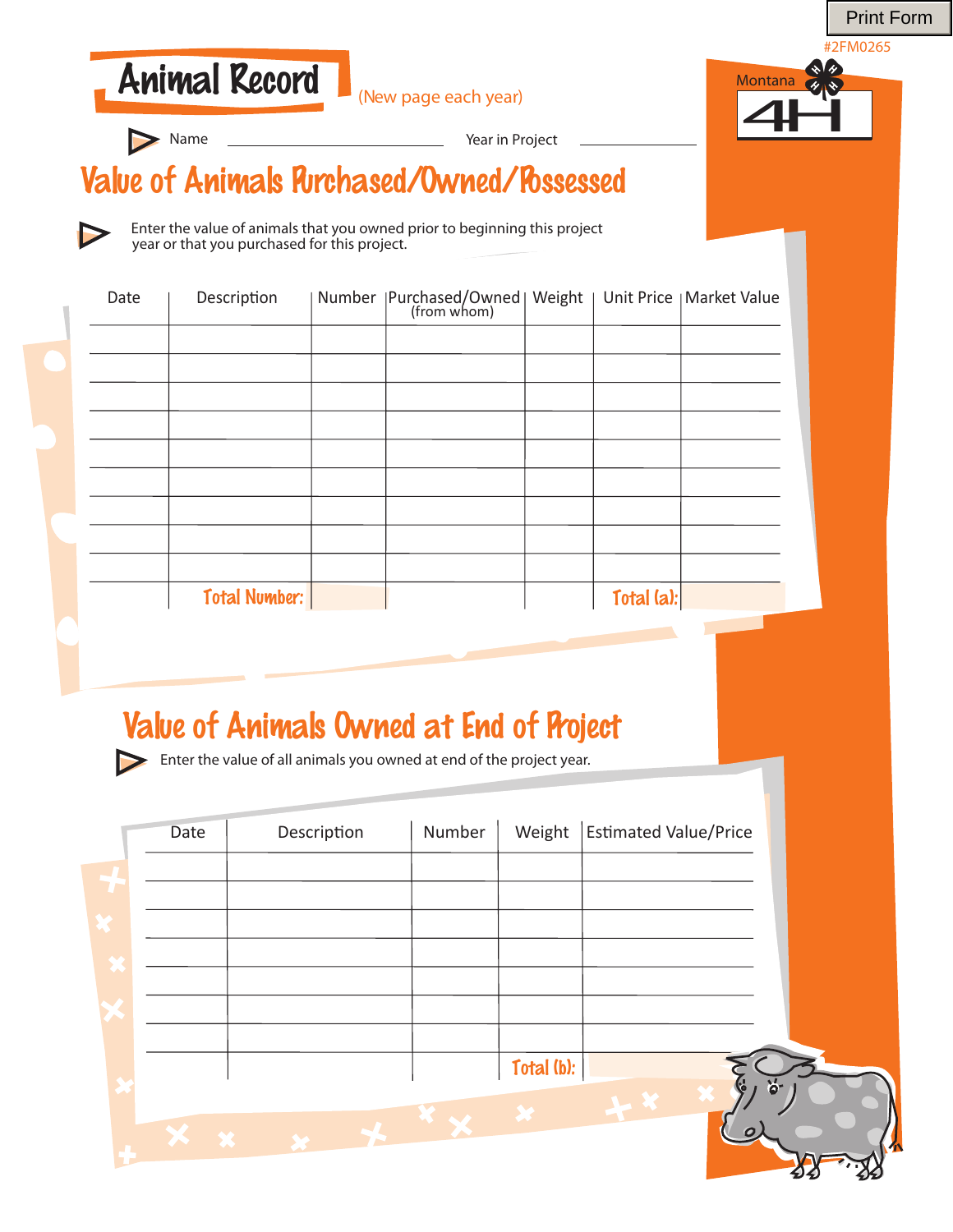Animal Record

#### Feeding Record

Write the kind of feed at the top of the columns. You may use the units (pounds, cwt, tons) that are most convenient for you in keeping track of feed.



#### (Use for all animals)

|         | <b>Kind of Feed</b>                |                         |       |                                                                                                             |                             |                      |       |         |                                      |                  |
|---------|------------------------------------|-------------------------|-------|-------------------------------------------------------------------------------------------------------------|-----------------------------|----------------------|-------|---------|--------------------------------------|------------------|
|         | Month                              | Amount                  | Price | Amount                                                                                                      | Price                       | Amount               | Price | Amount  | Price                                |                  |
|         | October                            |                         |       |                                                                                                             |                             |                      |       |         |                                      |                  |
|         | November                           |                         |       |                                                                                                             |                             |                      |       |         |                                      |                  |
|         | December                           |                         |       |                                                                                                             |                             |                      |       |         |                                      |                  |
|         | January                            |                         |       |                                                                                                             |                             |                      |       |         |                                      |                  |
|         | February                           |                         |       |                                                                                                             |                             |                      |       |         |                                      |                  |
|         | March                              |                         |       |                                                                                                             |                             |                      |       |         |                                      |                  |
|         | April                              |                         |       |                                                                                                             |                             |                      |       |         |                                      |                  |
|         | May                                |                         |       |                                                                                                             |                             |                      |       |         |                                      |                  |
|         | June                               |                         |       |                                                                                                             |                             |                      |       |         |                                      |                  |
|         | July                               |                         |       |                                                                                                             |                             |                      |       |         |                                      |                  |
|         | August                             |                         |       |                                                                                                             |                             |                      |       |         |                                      |                  |
|         | September                          |                         |       |                                                                                                             |                             |                      |       |         |                                      |                  |
|         | <b>Totals</b>                      |                         |       |                                                                                                             |                             |                      |       |         |                                      |                  |
|         | Price/Unit                         |                         |       |                                                                                                             |                             |                      |       |         |                                      |                  |
|         |                                    |                         |       |                                                                                                             |                             | total feed cost (c): |       |         |                                      |                  |
|         |                                    |                         |       |                                                                                                             |                             |                      |       |         |                                      |                  |
|         | <b>Market Animal Growth Record</b> |                         |       |                                                                                                             |                             |                      |       |         |                                      |                  |
|         |                                    | Use this one for market |       |                                                                                                             | $\frac{1}{6}$ $\frac{1}{6}$ |                      |       |         |                                      |                  |
|         | animal projects only               |                         |       |                                                                                                             |                             |                      |       |         |                                      |                  |
| Name of |                                    |                         |       |                                                                                                             |                             |                      |       | Total   |                                      |                  |
| Animal  |                                    |                         |       | Birth Date Date Project Starting Date Project Ending Total Weight<br>Started   Weight   Ended   Weight Gain |                             |                      |       | DaysFed | Average<br>Daily Gain   Per Lb. Gain | <b>Feed Cost</b> |
|         |                                    |                         |       |                                                                                                             |                             |                      |       |         |                                      |                  |
|         |                                    |                         |       |                                                                                                             |                             |                      |       |         |                                      |                  |
|         |                                    |                         |       |                                                                                                             |                             |                      |       |         |                                      |                  |
|         |                                    |                         |       |                                                                                                             |                             |                      |       |         |                                      |                  |
|         |                                    |                         |       |                                                                                                             |                             |                      |       |         |                                      |                  |
|         |                                    |                         |       |                                                                                                             |                             |                      |       |         |                                      |                  |
|         |                                    |                         |       |                                                                                                             |                             |                      |       |         |                                      |                  |

Total Weight Gain= Ending Weight minus Starting Weight<br>Average Daily Gain= Total Weight Gain divided by Days on Feed **Key:** Total Weight Gain= Ending Weight minus Starting Weight<br>Average Daily Gain= Total Weight Gain divided by Days on Feed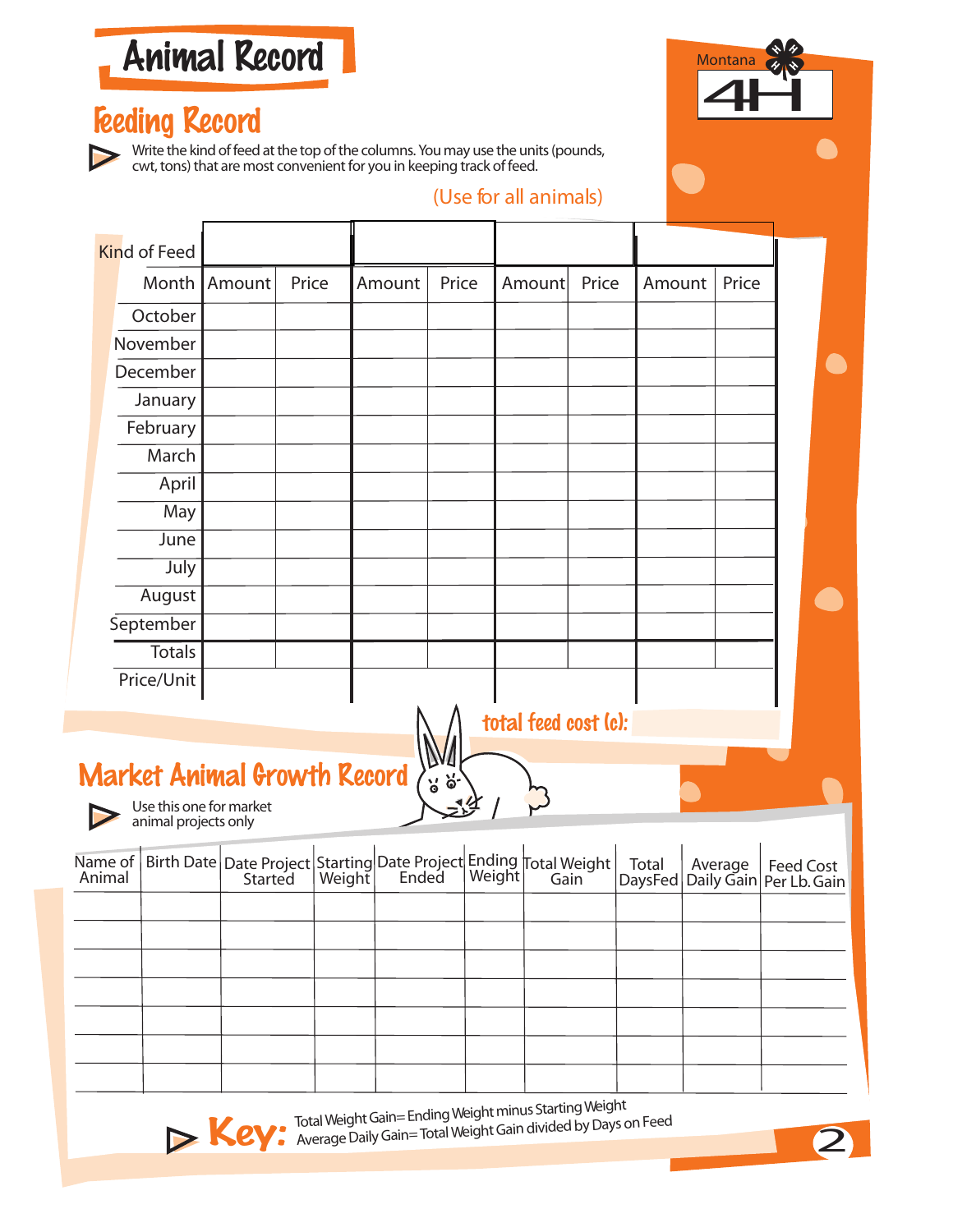



| Animals Sold<br>(includes wool, etc.) | # | Date | Place Sold | Sale Weight Selling Price | <b>Total Sales</b> |
|---------------------------------------|---|------|------------|---------------------------|--------------------|
|                                       |   |      |            |                           |                    |
|                                       |   |      |            |                           |                    |
|                                       |   |      |            |                           |                    |
|                                       |   |      |            |                           |                    |
|                                       |   |      |            |                           |                    |
|                                       |   |      |            |                           |                    |
|                                       |   |      |            | Total (d):                |                    |

# $\triangleright$  Expenses Other than Feed

| Item (e.g., Taxes, Interest, Marketing, Transportation, Show Expenses, Insurance | Cost |
|----------------------------------------------------------------------------------|------|
|                                                                                  |      |
|                                                                                  |      |
|                                                                                  |      |
|                                                                                  |      |
| Total $(e)$ :                                                                    |      |
|                                                                                  |      |

# $\triangleright$  Health Care Chart

| ► | Date | Reason for<br>Treatment | How<br>Administered | # of<br>Animals | Size of<br>Dose | Cost Per<br>Animal | <b>Total Cost</b><br>(# of animals<br>x cost per) |
|---|------|-------------------------|---------------------|-----------------|-----------------|--------------------|---------------------------------------------------|
|   |      |                         |                     |                 |                 |                    |                                                   |
|   |      |                         |                     |                 |                 |                    |                                                   |
|   |      |                         |                     |                 |                 |                    |                                                   |
|   |      |                         |                     |                 |                 |                    |                                                   |
|   |      |                         |                     |                 |                 |                    |                                                   |
|   |      |                         |                     |                 |                 |                    |                                                   |
|   |      |                         |                     |                 |                 | Total (f):         |                                                   |
|   |      |                         |                     |                 |                 |                    |                                                   |